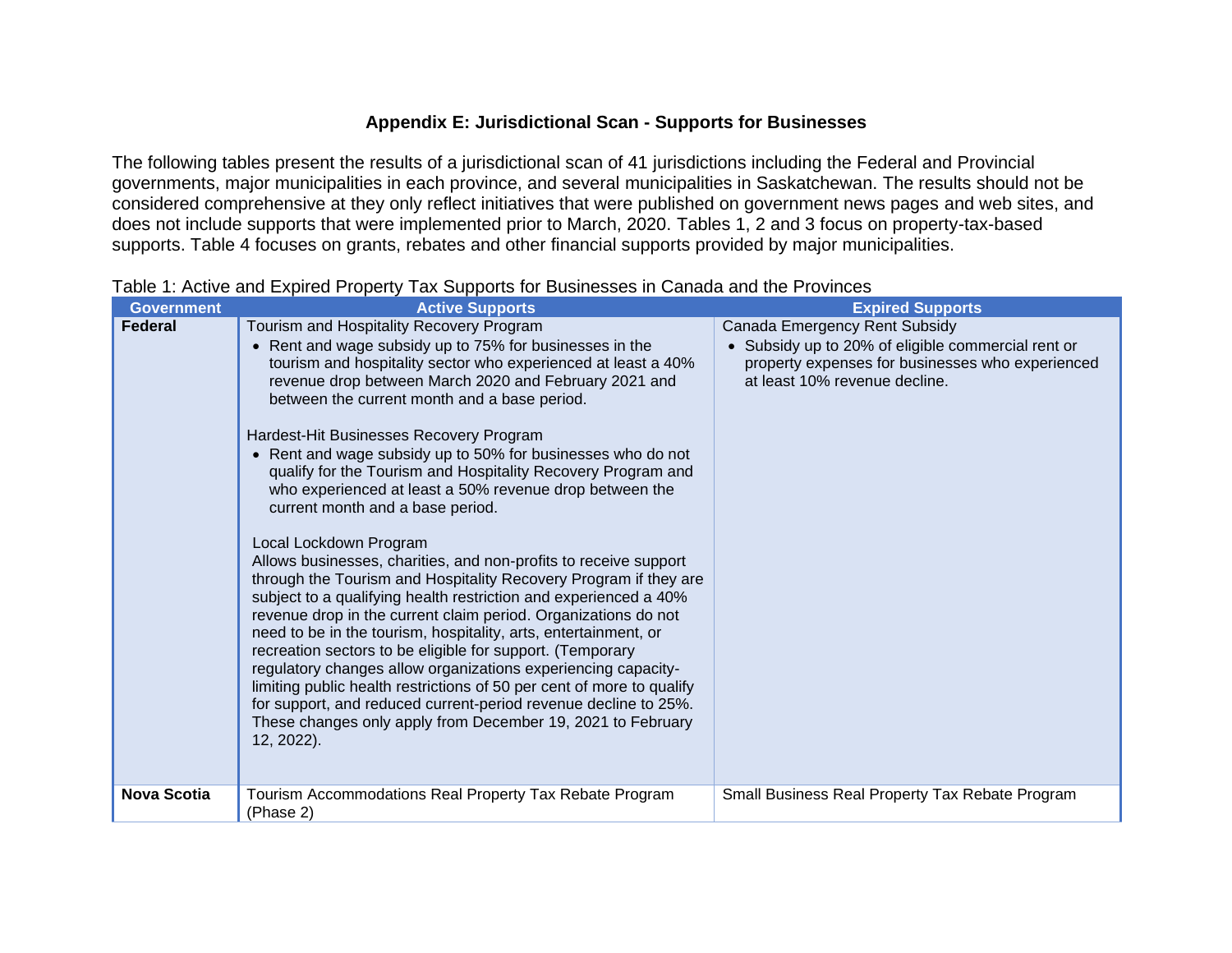| <b>Government</b>                     | <b>Active Supports</b>                                                                                                                     | <b>Expired Supports</b>                                                                                                                                                                                                                                                                                                                                                                                                                                                                                                                                                                                        |
|---------------------------------------|--------------------------------------------------------------------------------------------------------------------------------------------|----------------------------------------------------------------------------------------------------------------------------------------------------------------------------------------------------------------------------------------------------------------------------------------------------------------------------------------------------------------------------------------------------------------------------------------------------------------------------------------------------------------------------------------------------------------------------------------------------------------|
|                                       | • Provides eligible hotels, motels, and inns with a 50% rebate on<br>the first six months of their 2021-2022 commercial property<br>taxes. | • Provides eligible small businesses with rebates equal<br>to \$1,000 or 50% of the commercial real property<br>taxes paid in the final six months of the 2020-2021<br>tax year.                                                                                                                                                                                                                                                                                                                                                                                                                               |
|                                       |                                                                                                                                            | Tourism Accommodations Real Property Tax Rebate<br>Program (Phase 1)<br>• Provides eligible hotels, motels, and inns with a 25%<br>rebate on their 2020-2021 commercial property<br>taxes.                                                                                                                                                                                                                                                                                                                                                                                                                     |
|                                       |                                                                                                                                            | <b>Commercial Lease Deferral Incentive</b><br>• Commercial landlords who defer lease payments for<br>three months for tenants who had to close due to<br>public health orders related to COVID-19 were<br>allowed to claim additional \$5,000 in losses per<br>month if the tenant did not continue operating.                                                                                                                                                                                                                                                                                                 |
| <b>Prince Edward</b><br><b>Island</b> |                                                                                                                                            | Commercial Lease Rent Deferral Program<br>• Financial assistance up to \$50,000 per landlord and<br>\$15,000 per tenant for landlords who defer rent<br>payments from May 2020 through July 2020 and<br>cannot recovery the rent.<br><b>Property Tax Support</b><br>• Deferred provincial property tax and fee payments<br>and property assessment appeal deadlines until<br>December 31, 2020, provided interest relief for tax<br>year 2020 including on past due amounts,<br>suspended tax sale processes for the remainder of<br>2020, and delayed mailing of provincial tax bills for<br>2020 until June. |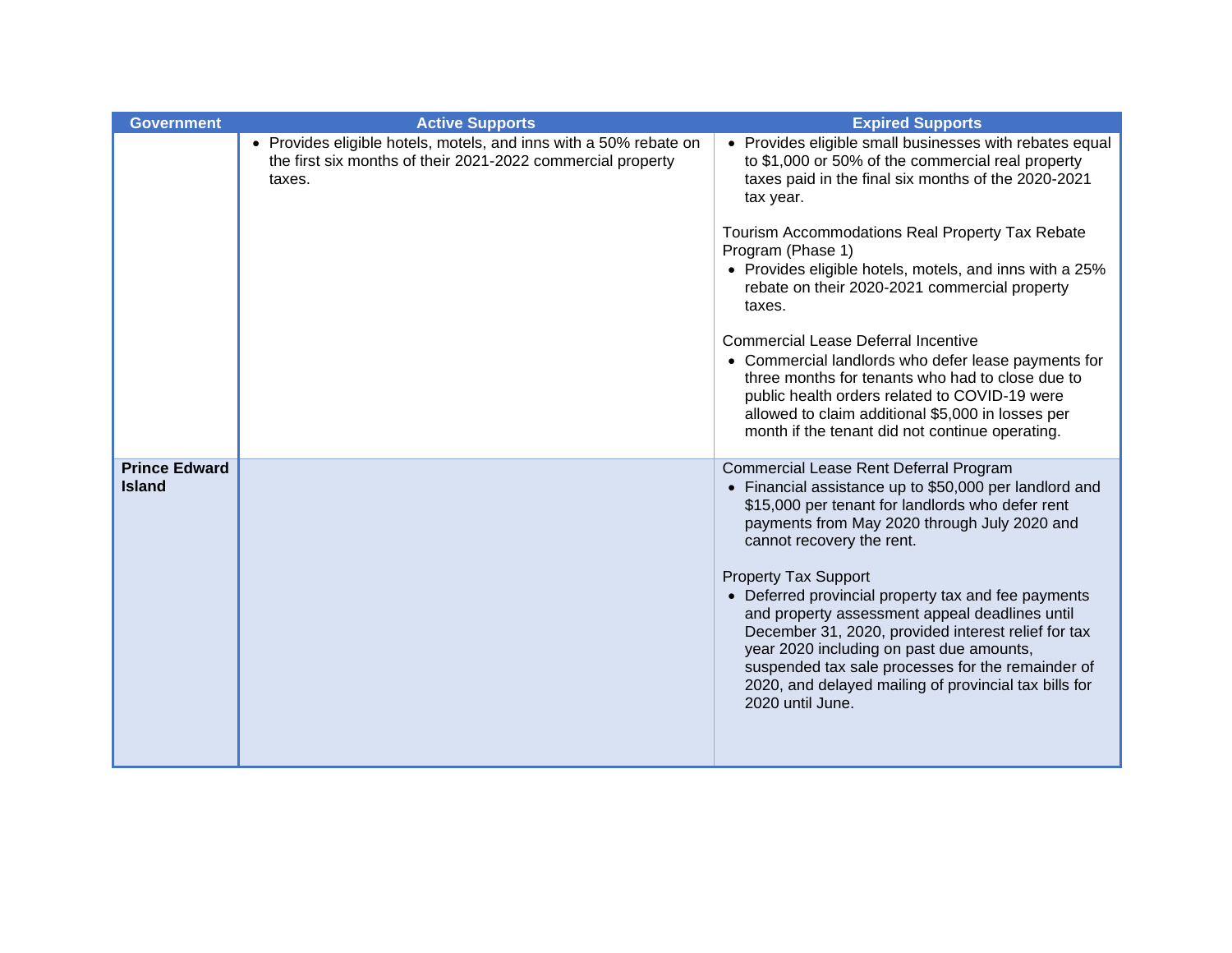| Table 2: Active and Expired Property Tax Supports for Businesses in Major Cities |  |  |
|----------------------------------------------------------------------------------|--|--|
|                                                                                  |  |  |

| <b>Major Cities</b> | <b>Active Supports</b> | <b>Expired Supports</b>                                                                                                                                                                                                                                                                                                                                                                                                                                                                                                                                                                                                                                              |
|---------------------|------------------------|----------------------------------------------------------------------------------------------------------------------------------------------------------------------------------------------------------------------------------------------------------------------------------------------------------------------------------------------------------------------------------------------------------------------------------------------------------------------------------------------------------------------------------------------------------------------------------------------------------------------------------------------------------------------|
| Vancouver, BC       |                        | <b>Property Tax Deadline Extension</b><br>• Extended 2020 property tax deadline to September 30,<br>2020.                                                                                                                                                                                                                                                                                                                                                                                                                                                                                                                                                            |
| Victoria, BC        |                        | Property Tax Deadline Extension<br>• Extended payment deadline to August 4, 2020.<br>Reduced Property Tax Late Fees for 2020                                                                                                                                                                                                                                                                                                                                                                                                                                                                                                                                         |
| Calgary, AB         |                        | Property Tax Deferral Program for Hotels and Motels<br>• Allowed eligible hotel and motel property owners to defer<br>2021 property taxes without penalties until December<br>31, 2022.<br>Property Tax Deadline Extension<br>• 2020 property tax payment deadline extended from June<br>30 to September 30, 2020, with no penalties on previous<br>outstanding taxes.<br>Tax Installment Payment Plan (TIPP) Fee Suspension<br>• 2% filing fee for taxpayers joining TIPP after January 1,<br>2020 suspended until January 1, 2021.<br>2021 Business Improvement Area (BIA) Tax Credit<br>• Tax credit equal to 2021 BIA taxes to all businesses in a<br><b>BIA</b> |
| <b>Edmonton, AB</b> |                        | Property Tax Deadline Extension<br>• Extended property tax deadline to August 31, 2020 with<br>no penalties on previous year's outstanding taxes<br>between July 1 and August 31, 2020.<br>Deferred Business Improvement Area (BIA) Tax Levy<br><b>Payment Penalties</b>                                                                                                                                                                                                                                                                                                                                                                                             |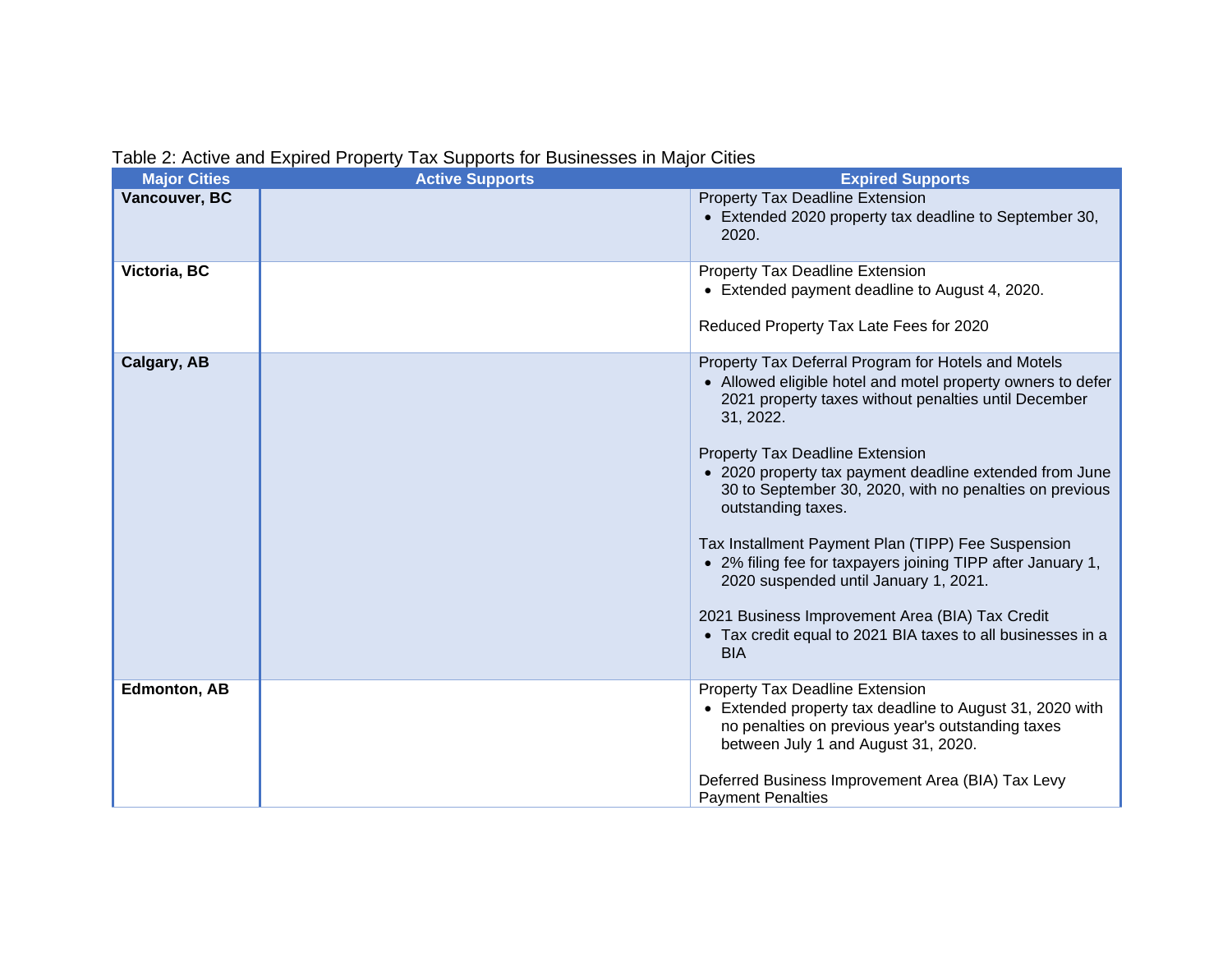|                     | • Deferred the payment of BIA payments to September<br>30, 2020 with no late penalties.<br>Business Improvement Area (BIA) Fee Rebate<br>• Rebates for up to three months' worth of BIA fees for<br>businesses that closed for a minimum of two weeks in<br>2020 because of the pandemic and earned zero revenue<br>during that time.<br>2021 Business Improvement Area (BIA) Grant Program<br>• Grants covering the BIA taxes for all businesses in a<br>BIA. |
|---------------------|----------------------------------------------------------------------------------------------------------------------------------------------------------------------------------------------------------------------------------------------------------------------------------------------------------------------------------------------------------------------------------------------------------------------------------------------------------------|
| Regina, SK          | Property Tax Deadline Extension<br>• Extended deadline for 2020 property taxes to September<br>30, 2020.                                                                                                                                                                                                                                                                                                                                                       |
| Saskatoon, SK       | Property Tax Deadline Extension<br>• Property tax deadline extended three months to<br>September 30, 2020.                                                                                                                                                                                                                                                                                                                                                     |
| <b>Winnipeg, MB</b> | Property and Business Tax Deadline Extension<br>• Extended property tax payment deadline from June 30,<br>2020 to September 30, 2020. Business tax deadline was<br>extended from May 29, 2020 to August 31, 2020.<br>Tax installment Payment Plan (TIPP) Fee Waiver<br>• Waived enrolment fees for TIPP and penalty fees<br>resulting from insufficient funds until October 1, 2020.                                                                           |
| Ottawa, ON          | Interim Property Tax Deadline Extension<br>• Extended interim property tax due date from March 19 to<br>April 15, 2020 for all accounts.<br>2020 Interim Property Tax Hardship Deferral Program<br>• Extended interim and final property tax deadlines to<br>October 30, 2020 for accounts that were paid up to date<br>before the interim tax installment.<br>Farm Grant Program                                                                              |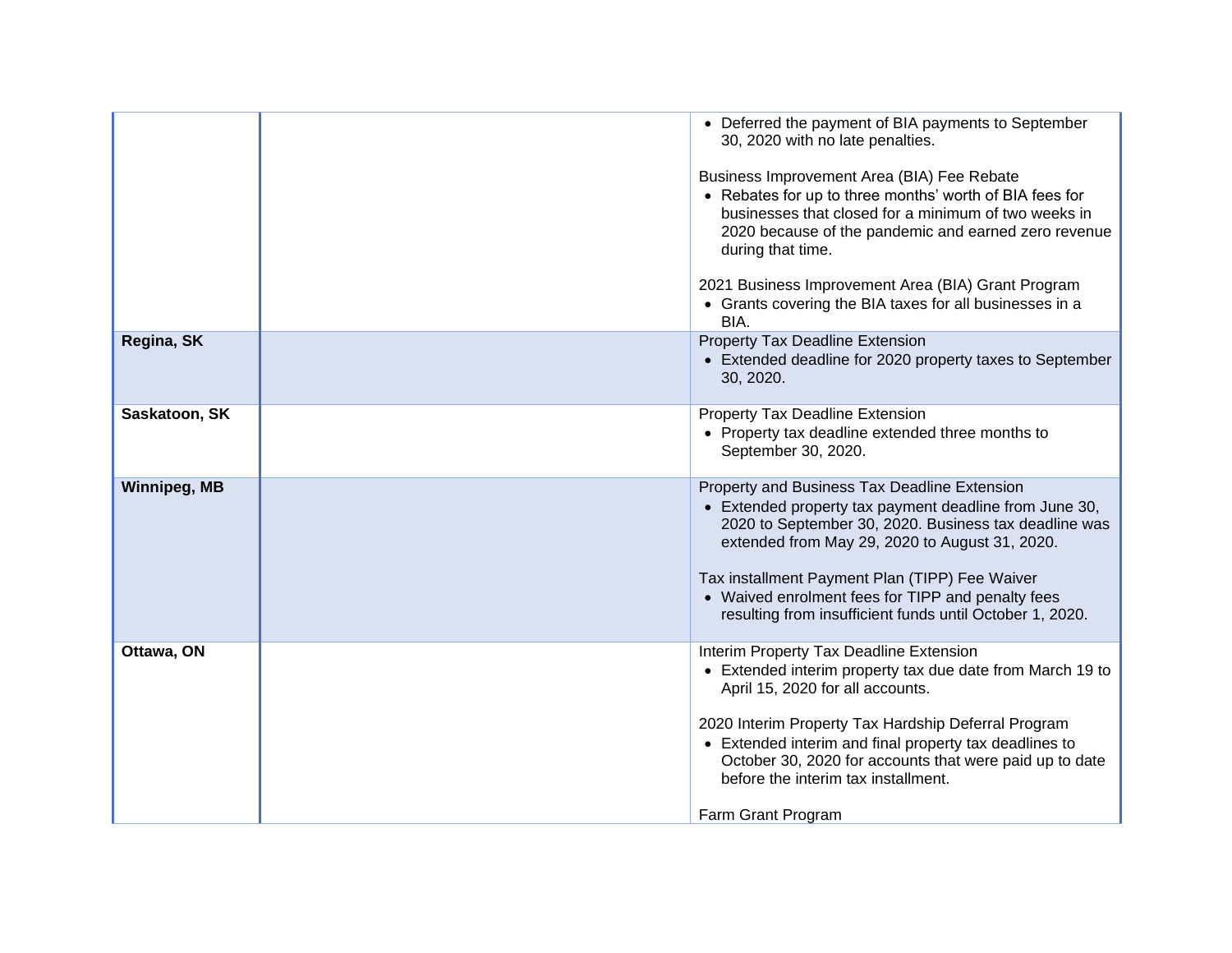|                     |                                                                                                                                                                                                                                                                                                                                                                              | • Allowed eligible farmers to move property tax deadline to<br>December 8, 2020.                                             |
|---------------------|------------------------------------------------------------------------------------------------------------------------------------------------------------------------------------------------------------------------------------------------------------------------------------------------------------------------------------------------------------------------------|------------------------------------------------------------------------------------------------------------------------------|
| <b>Toronto, ON</b>  | <b>Expanded Creative Co-Location Facilities Property Tax</b><br>Sub-Class<br>• Reduced property taxes by 50% relative to commercial<br>properties. Now includes live music venues.<br><b>Small Business Property Tax Sub-Class</b><br>• The City is developing a new small business property<br>tax sub-class that will grant a 15% tax reduction to<br>eligible properties. |                                                                                                                              |
| <b>Montreal, QC</b> |                                                                                                                                                                                                                                                                                                                                                                              | <b>Municipal Tax Deadline Extension</b><br>• Deadline for second installment of municipal taxes<br>extended to July 2, 2020. |
| Halifax, NS         | <b>Reduced Arrears Interest Rate</b><br>• Reduced interest rate on arrears from 15% per year to<br>10% per year.                                                                                                                                                                                                                                                             | <b>Property Tax Deadline Extension</b><br>• Extended tax bill due date from April 30, 2020 to June 1,<br>2020.               |
| St. John's, NL      |                                                                                                                                                                                                                                                                                                                                                                              | Interest Fee Waiver on Property and Water Meter Taxes<br>Until December 31, 2020.                                            |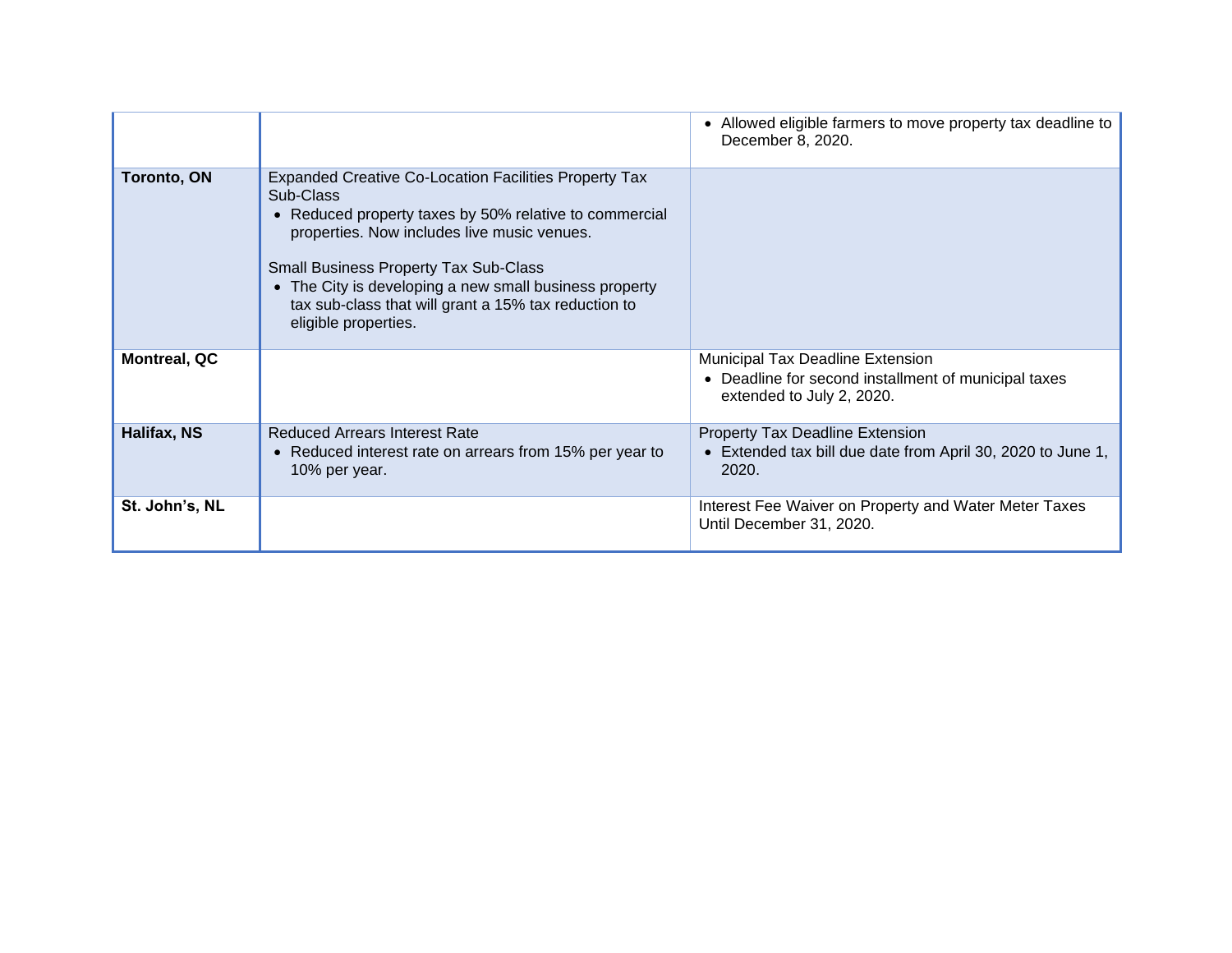| <b>Municipalities in</b><br><b>Saskatchewan</b> | <b>Active Supports</b> | <b>Expired Supports</b>                                                                                                                                                                                                                                      |
|-------------------------------------------------|------------------------|--------------------------------------------------------------------------------------------------------------------------------------------------------------------------------------------------------------------------------------------------------------|
| <b>RM of Edenwold</b>                           |                        | Reduced mill rates for 2020 by 15%                                                                                                                                                                                                                           |
| <b>Estevan</b>                                  |                        | Property Tax Deadline Extension<br>Extended tax bill due date from July 31, 2020 to<br>September 30, 2020.                                                                                                                                                   |
| <b>Melville</b>                                 |                        | Property Tax Deadline Extension<br>Extended tax bill due date from August 31, 2020<br>to September 30, 2020.                                                                                                                                                 |
| <b>Moose Jaw</b>                                |                        | Property Tax Rebate<br>\$500 tax credit for businesses with a Category A<br>$\bullet$<br>or B business license.<br>Waived Utility and Property Tax Late Penalties<br>From April 14, 2020 to September 30, 2020.<br>$\bullet$                                 |
| <b>North Battleford</b>                         |                        | Property Tax Deadline Extension<br>Extended tax bill due date from August 31, 2020<br>to September 30, 2020.<br><b>Interest Subsidy</b><br>Three month interest subsidy for lines of credit<br>$\bullet$<br>taken out to pay 2020 commercial property taxes. |
| <b>Town of Pense</b>                            |                        | Reduced municipal taxes for businesses by 50%                                                                                                                                                                                                                |
| <b>Prince Albert</b>                            |                        | Property Tax Deadline Extension<br>Extended tax bill due date from June 30, 2020 to<br>July 6, 2020.<br>Extended due date for properties experiencing<br>significant tax increase to November 30, 2021.                                                      |

## Table 3: Business Supports in Municipalities in Saskatchewan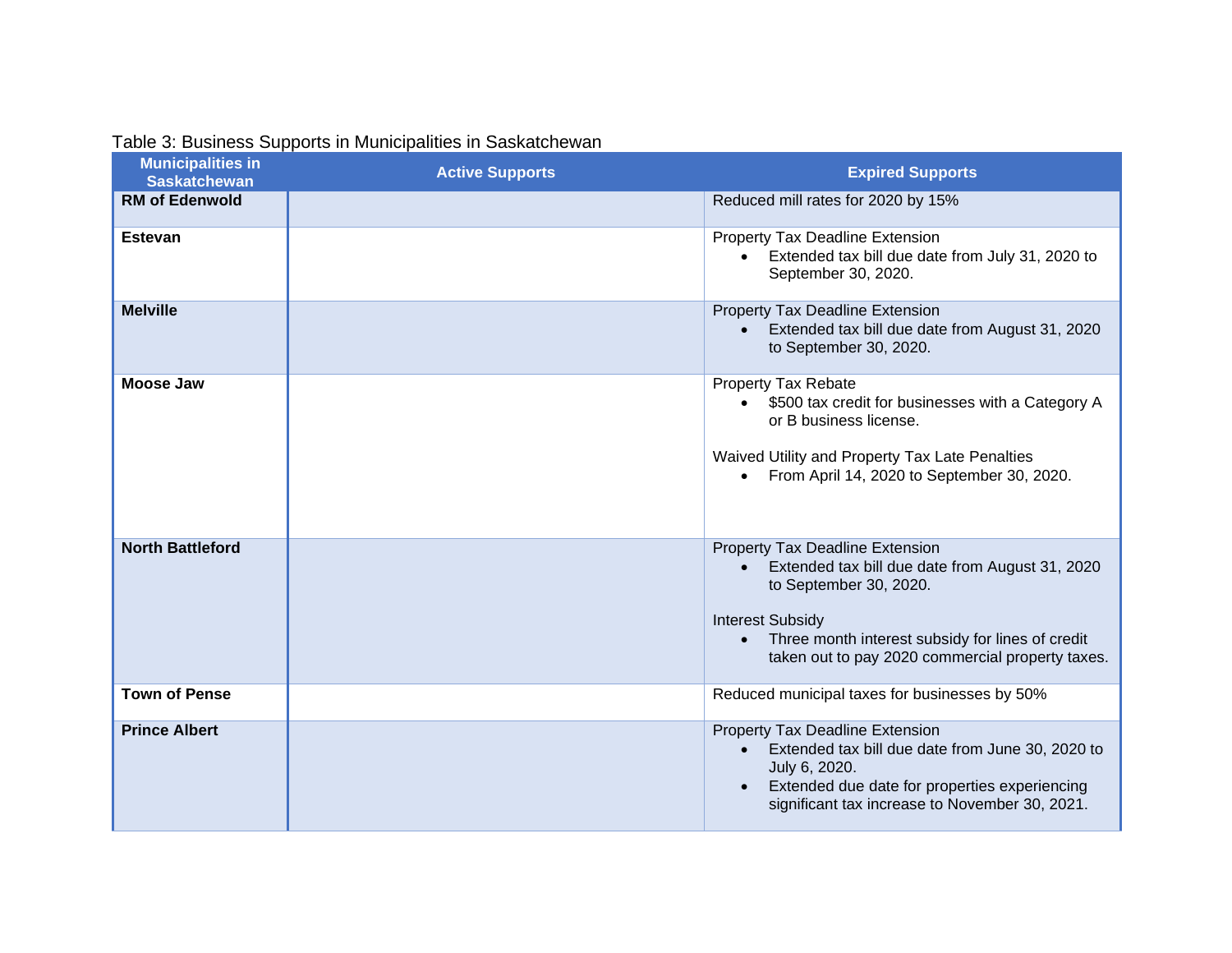|                           | Tax Deferral Program (actually a deadline extension)<br>Property owners could apply to extend the tax<br>deadline extended from June 30, 2020 to<br>September 30, 2020. |
|---------------------------|-------------------------------------------------------------------------------------------------------------------------------------------------------------------------|
| Regina                    | <b>Property Tax Deadline Extension</b><br>Extended tax bill due date from June 30, 2020 to<br>September 30, 2020.                                                       |
| <b>Saskatoon</b>          | <b>Property Tax Deadline Extension</b><br>Extended tax bill due date from June 30, 2020 to<br>September 30, 2020.                                                       |
| <b>Swift Current</b>      | Property Tax Deadline Extension<br>Extended tax bill due date from June 29, 2020 to<br>September 30, 2020.                                                              |
| <b>Town of White City</b> | <b>Property Tax Deadline Extension</b><br>Extended tax bill due date from October 31, 2020<br>to December 31, 2020.                                                     |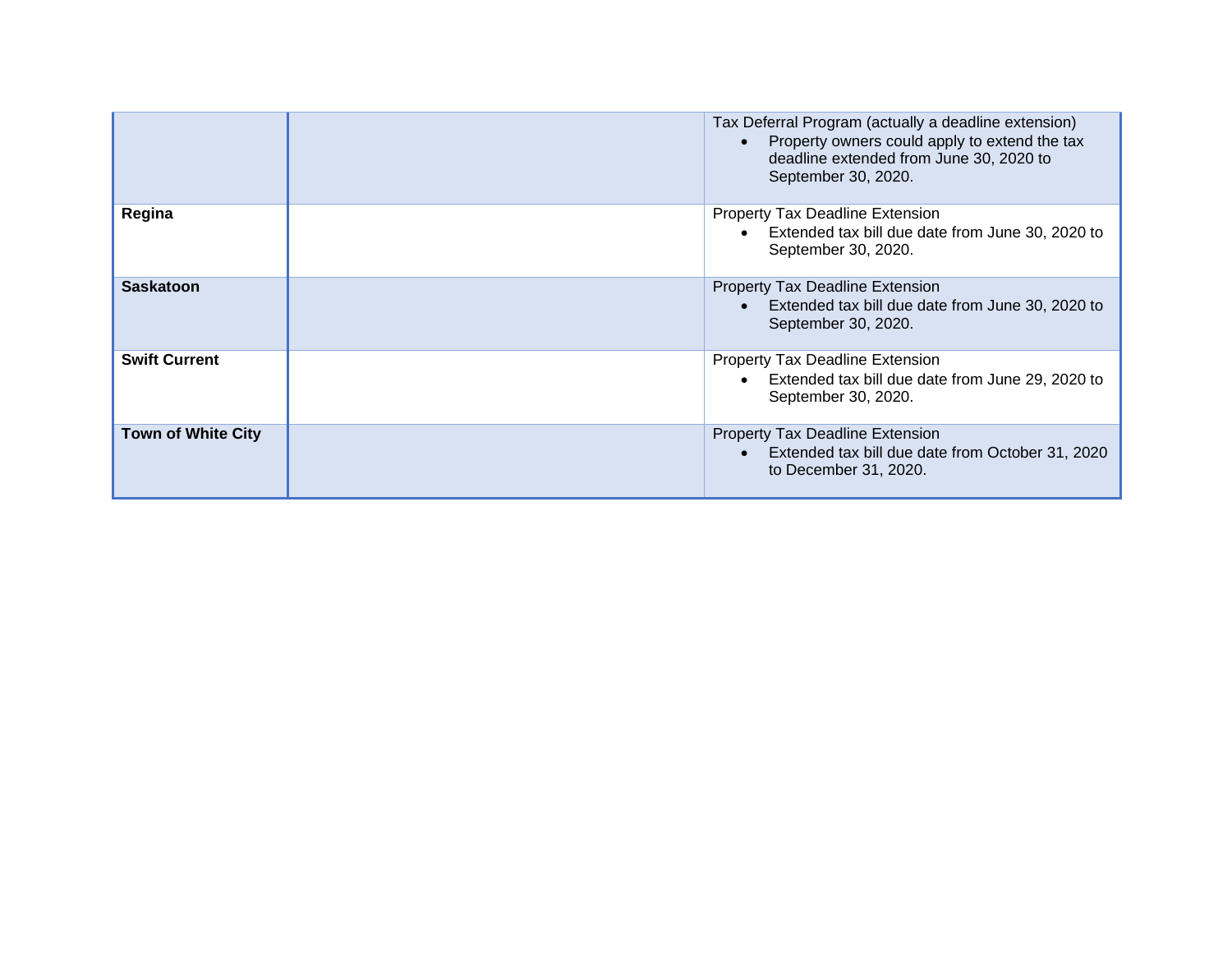| <b>Major Cities</b> | <b>Active Supports</b>                                                                                                                                                                                                                                                                                                                                                                                                                                                                | <b>Expired Supports</b>                                                                                                                                                                                                          |
|---------------------|---------------------------------------------------------------------------------------------------------------------------------------------------------------------------------------------------------------------------------------------------------------------------------------------------------------------------------------------------------------------------------------------------------------------------------------------------------------------------------------|----------------------------------------------------------------------------------------------------------------------------------------------------------------------------------------------------------------------------------|
| Calgary, AB         | Calgary Restrictions Exemption Program (REP) Business<br><b>Support Grant</b><br>• \$2,000 grants for businesses requiring proof of<br>vaccination, a recent negative COVID-19 test, or a valid<br>medical exemption letter to gain entry<br><b>Fee Waivers and Deferrals</b><br>• Waived and deferred business license and planning and<br>development application fees in 2020. Waived business<br>license, fire inspection, planning, and police service fees<br>in 2021 and 2022. | <b>Calgary Reopening Grant Program</b><br>• Grants of \$2,500, \$7,500, or \$15,000 to help<br>restaurants, pubs, bars, fitness centres, nightclubs and<br>live music venues reopen.                                             |
| <b>Edmonton, AB</b> | <b>Edmonton Economic Recovery Grant Program</b><br>• Matching grants up to \$25,000 for projects aligned with<br>Edmonton's Economic Action Plan.<br><b>Reduced Business License Fees</b><br>• 50% reduction for business license fees, 100% reduction<br>for dispatch and vehicle license fees for limousines, 50%<br>reduction in vehicle license fees for all other vehicles for<br>hire until March 31, 2022.                                                                     |                                                                                                                                                                                                                                  |
| Regina, SK          |                                                                                                                                                                                                                                                                                                                                                                                                                                                                                       | Regina Economic Recovery Grant<br>• Grants of \$1,000, \$2,500, \$5,000, \$10,000, and \$25,000<br>to support economic recovery through long-term<br>business initiatives.<br>Waived Fees for Mobile Food and Patio Applications |
| Saskatoon, SK       |                                                                                                                                                                                                                                                                                                                                                                                                                                                                                       | <b>Utility Rebate</b><br>• 10% rebate to all Saskatoon Light and Power customers<br>for power consumed between December 1, 2020 and<br>November 30, 2021.                                                                        |
| <b>Winnipeg, MB</b> |                                                                                                                                                                                                                                                                                                                                                                                                                                                                                       | <b>Economic Support Grant Program</b><br>• Grants up to \$1,500 per organization for small<br>businesses and non-profit organizations that were forced<br>to prohibit access to their premises after May 9, 2021.                |

Table 4: Active and Expired Grants, Rebates and Other Financial Supports for Businesses in Major Cities